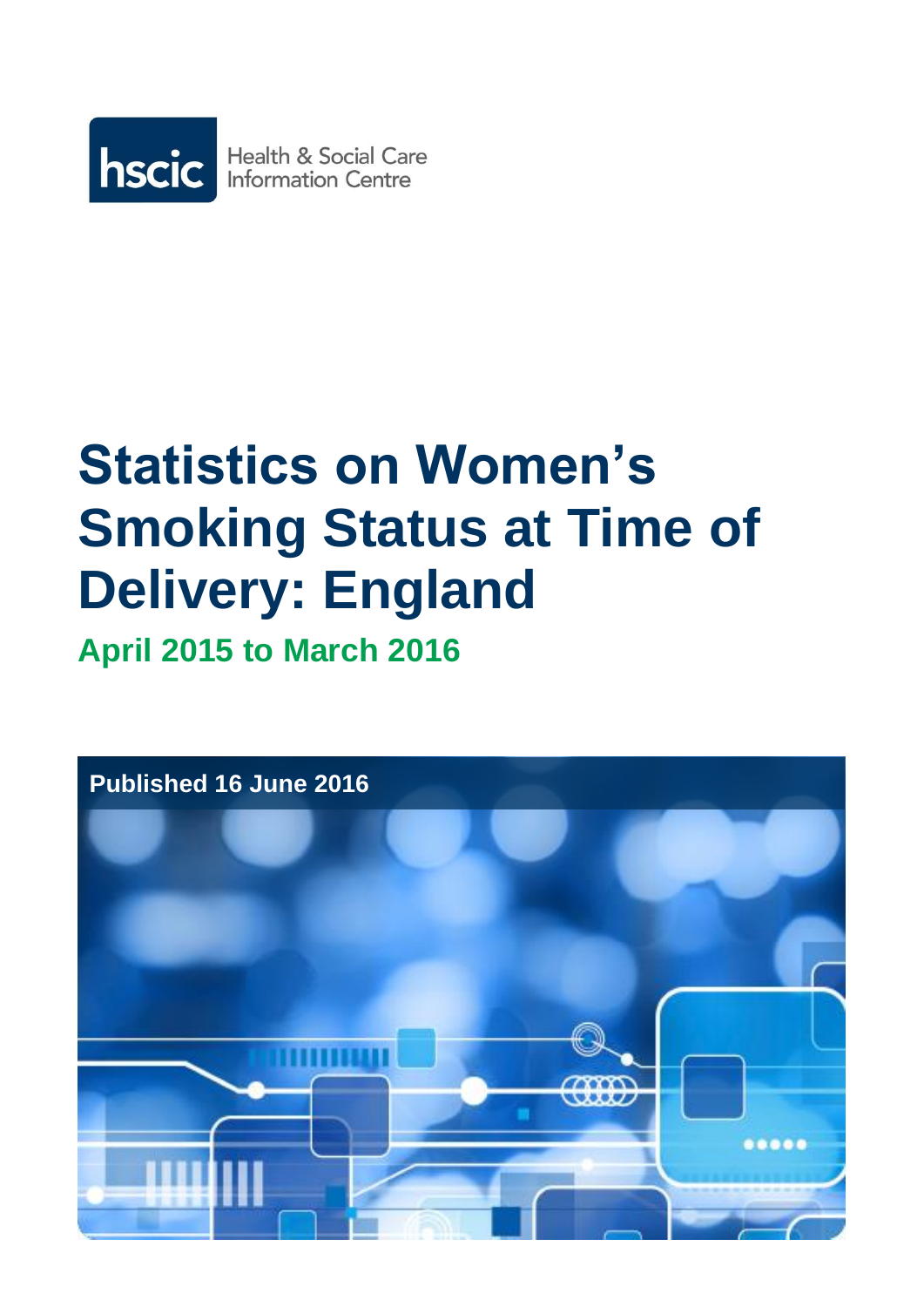**We are the trusted national provider of high-quality information, data and IT systems for health and social care.**

# **[www.hscic.gov.uk](http://www.hscic.gov.uk/) [enquiries@hscic.gov.uk](mailto:enquiries@hscic.gov.uk) @hscic**

This report may be of interest to members of the public, policy officials and other stakeholders to make local and national comparisons and to monitor the quality and effectiveness of stop smoking services for pregnant women.

| <b>Author:</b>                   | <b>Lifestyles Statistics Team,</b><br><b>Health and Social Care Information Centre</b> |
|----------------------------------|----------------------------------------------------------------------------------------|
| <b>Responsible statistician:</b> | <b>Paul Niblett, Section Head</b>                                                      |
| <b>Version:</b>                  | V1.0                                                                                   |
| Date of publication:             | <b>16 June 2016</b>                                                                    |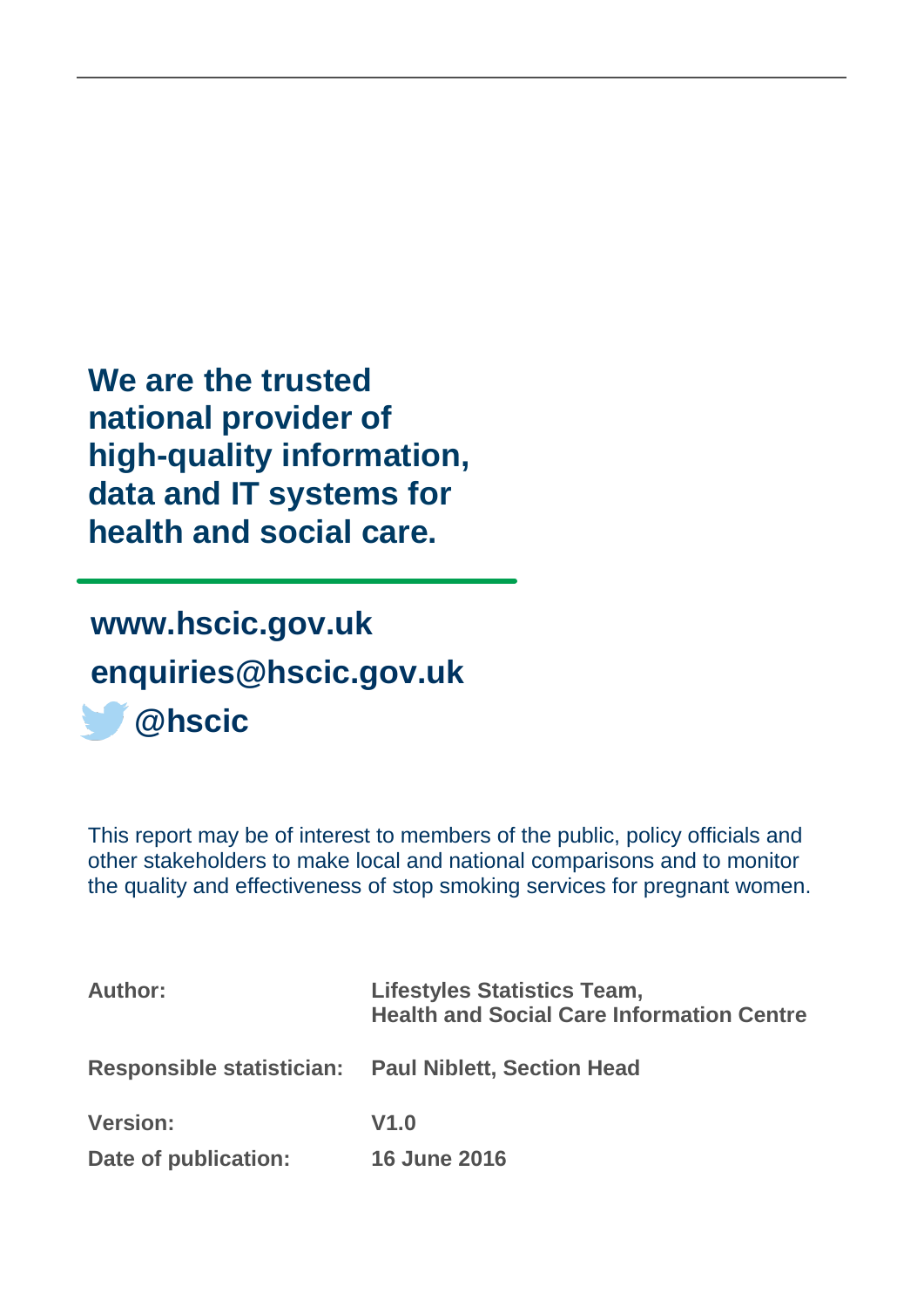### **Contents**

| 4  |
|----|
| 5  |
| 6  |
| 9  |
| 10 |
| 11 |
|    |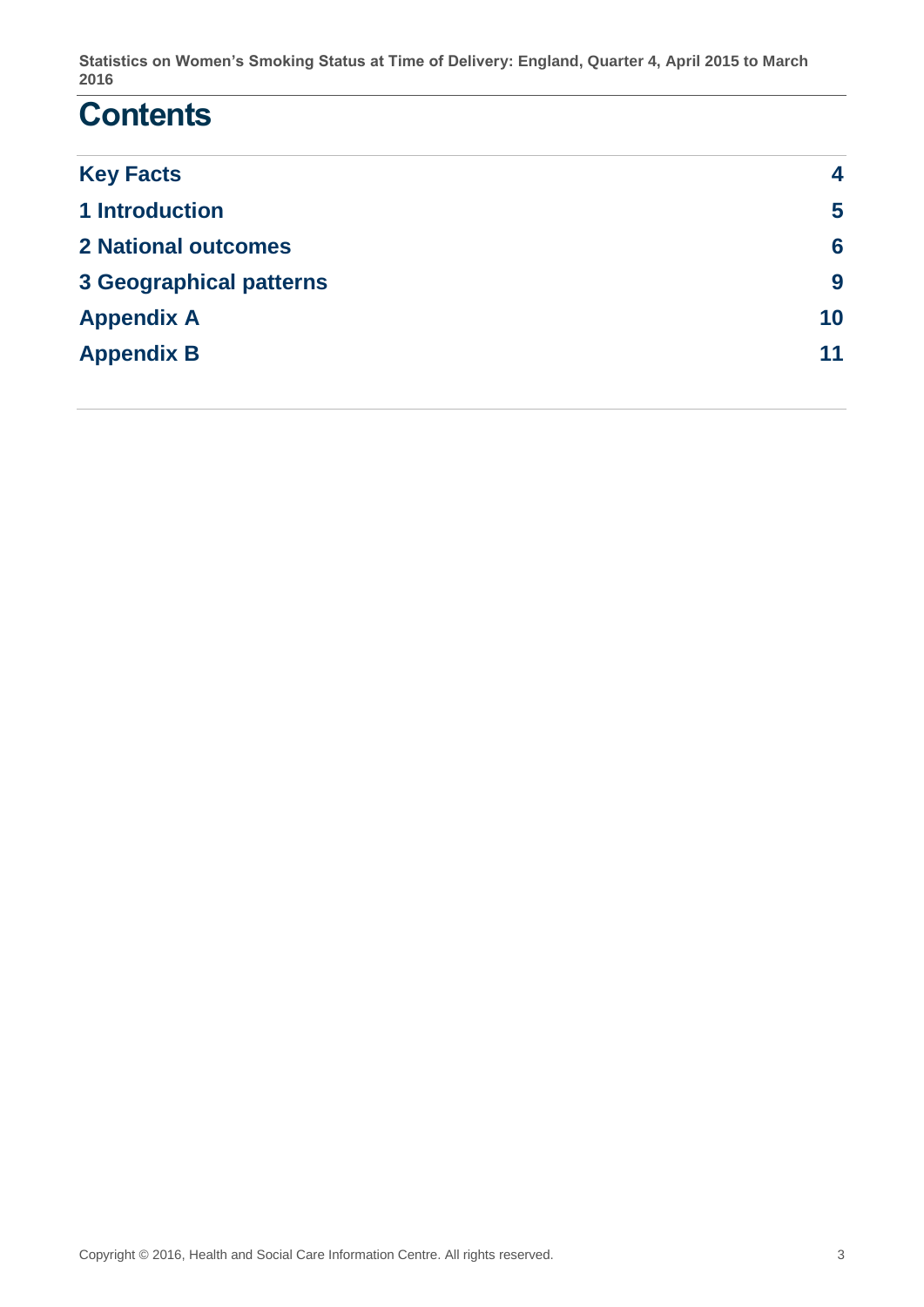# <span id="page-3-0"></span>**Key Facts**

#### **In England, 1 April 2015 to 31 March 2016:**

- In 2015/16, 10.6 per cent of mothers were recorded as smokers at the time of delivery which is lower than 2014/15 (11.4%). This continues the steady year-on-year decline in the percentage of women smoking at the time of delivery from 15.1 per cent in 2006/07.
- This is the first time national annual figures have been below the 11 per cent target. Figure 1.
- However, there are some geographical differences amongst all NHS England Regions<sup>1</sup>, smoking prevalence at delivery varied from 16.0 per cent in Cumbria and North East to 4.9 per cent in London.
- Of the four Commissioning Regions, London had all 32 of its CCGs meeting the national ambition by the end of March 2016; South of England had 30 of its 50 CCGs doing so; Midlands and East of England had 26 of its 61 CCGs and the North of England 15 of its 66 CCGs.
- Amongst the 209 Clinical Commissioning Groups, smoking prevalence at delivery ranged from 26.0 per cent in NHS Blackpool to 1.5 per cent in NHS Central London (Westminster). Figure 3.
- Smoking status is unknown for some maternities and therefore caution should be used when making comparisons with earlier periods and between CCGs. At a national level, 3.1 per cent of maternities<sup>2</sup> had an unknown smoking status in 2015/16. This compares to 3.0 per cent for 2014/15, and 1.4 per cent in 2013/14. This should be borne in mind when interpreting the proportion of pregnant women known to be smoking at the time of delivery as the unknowns are effectively treated as non-smokers in the calculation.
- The proportion of unknowns at CCG level is more evident and exceeded 10 per cent in 15 CCGs in 2015/16. The proportion of women smoking at the time of delivery should be viewed with caution for these CCGs. More information can be found in section 2 and in the Data Quality Statement which accompanies this report.

<sup>&</sup>lt;u>.</u> <sup>a</sup> From 1st April 2015 the structure of NHS England has changed and Area Teams have now been integrated into the existing regional structures to form a single regional tier. More information can be found here <http://www.england.nhs.uk/about/regional-area-teams/>

 $2$  The number of maternities is defined as the number of pregnant women who give birth to one or more live or stillborn babies of at least 24 weeks gestation, where the baby is delivered by either a midwife or doctor at home or in an NHS hospital (including GP units). This count should be the number of pregnant women, not the number of babies (deliveries). It does not include maternities that occur in psychiatric hospitals or private beds / hospitals.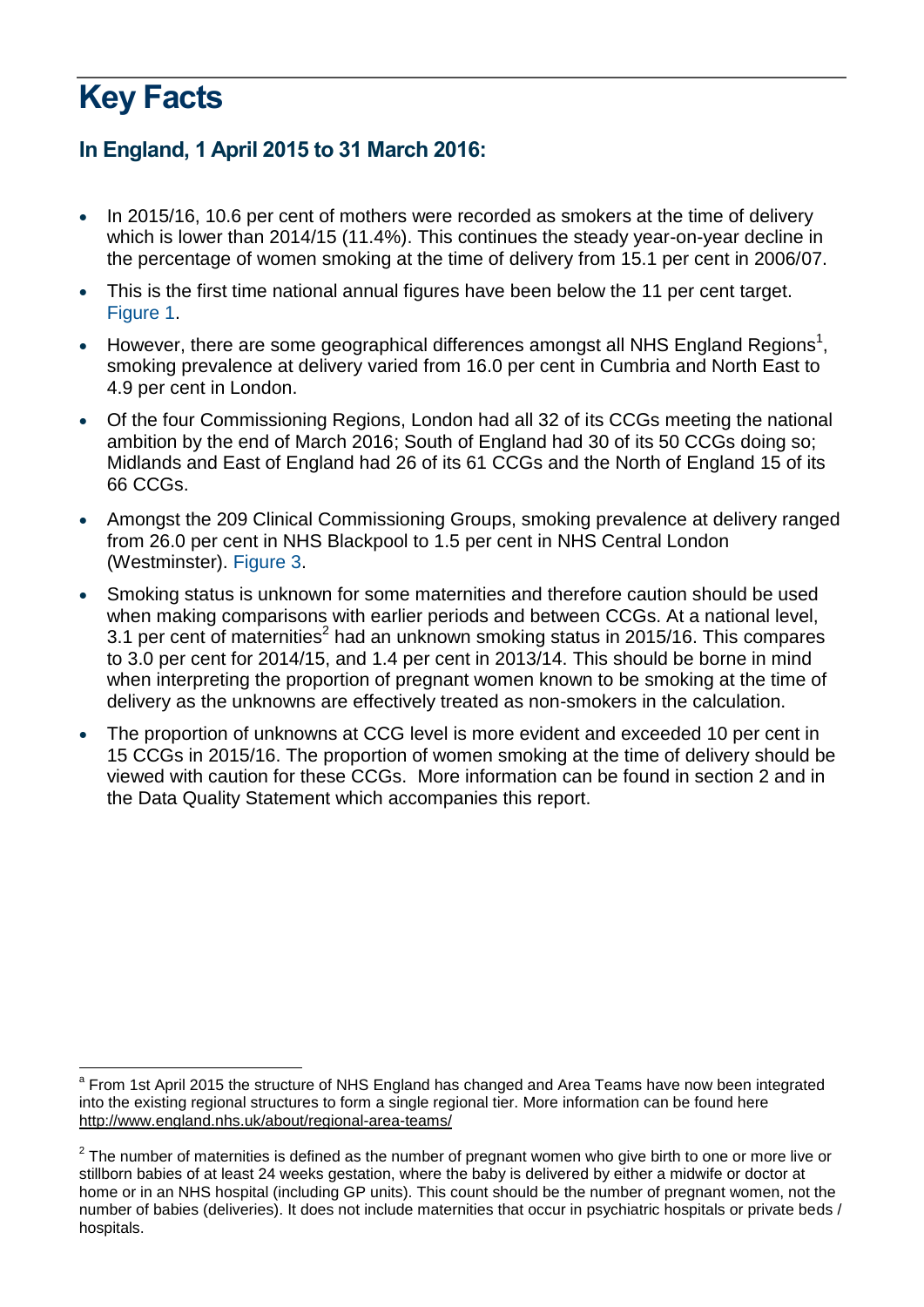## <span id="page-4-0"></span>**1 Introduction**

Smoking during pregnancy can cause serious pregnancy-related health problems. These include complications during labour and an increased risk of miscarriage, premature birth, still birth, low birth-weight and sudden unexpected death in infancy<sup>1</sup>[.](#page-11-0)

Reducing smoking during pregnancy is one of the three national ambitions in the Tobacco Control Plan published in March 2011, which is "to reduce rates of smoking throughout pregnancy to 11 per cent or less by the end of [2](#page-11-1)015 (measured at time of giving birth)"<sup>2</sup>.

This data collection is designed to provide a measure of the prevalence of smoking among women at the time of giving birth at a local level.

All changes mentioned in this report as being higher or lower have been calculated to be statistically significant differences using the methodology outlined in appendix B.

The HSCIC would welcome feedback from users of this report. Please provide feedback either via the "Have Your Say" link on the same webpage as this document, or email [enquiries@hscic.gov.uk](mailto:enquiries@hscic.gov.uk) quoting "Statistics on Women's Smoking Status at Time of Delivery" in the subject line.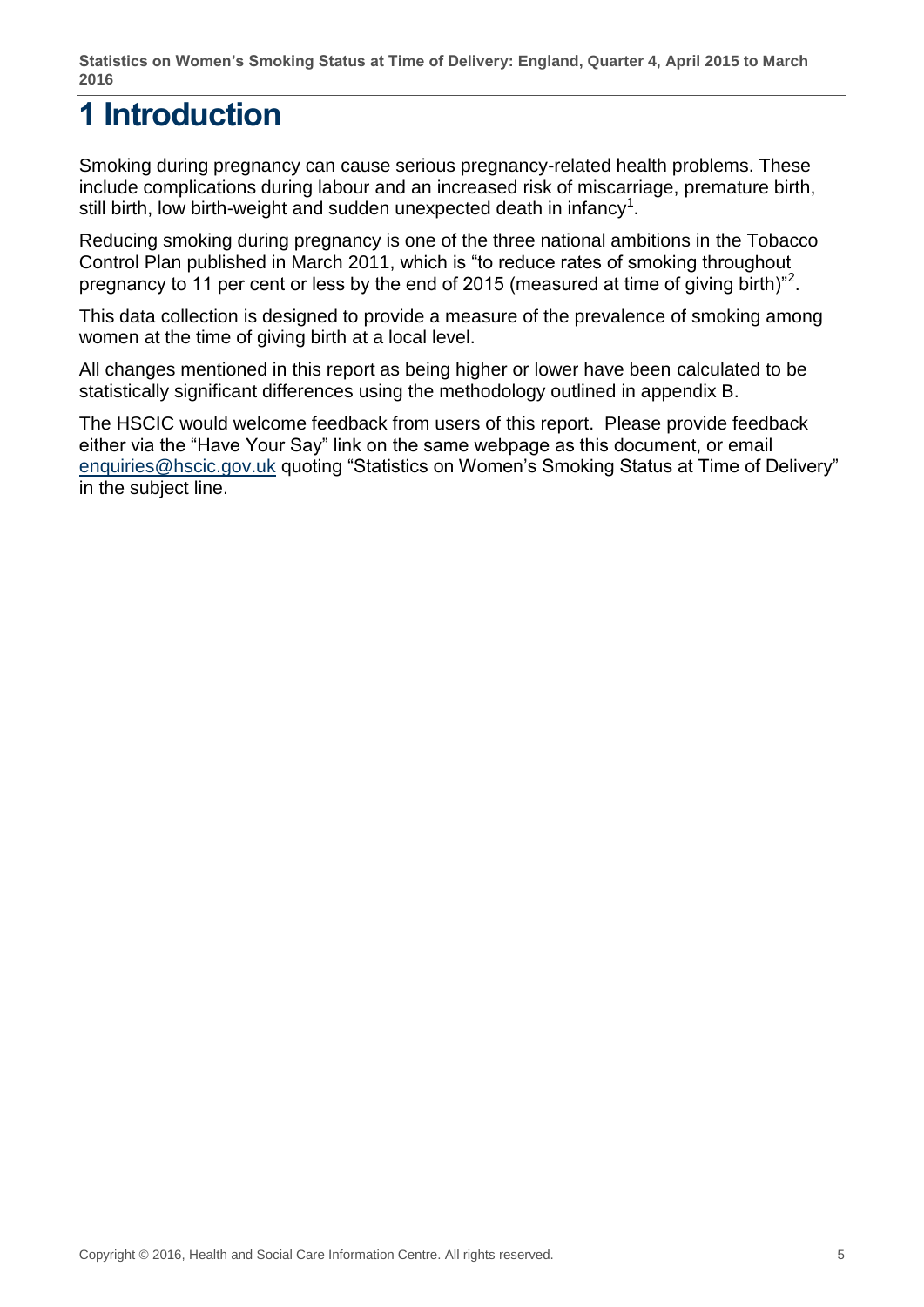### <span id="page-5-0"></span>**2 National outcomes**

The number of maternities<sup>3</sup> in 2015/16 was 631,225. Of these 10.6 per cent of women were recorded as smokers at the time of delivery compared to 11.4 per cent of the 622,643 maternities in 2014/15. This is the first time national annual figures have achieved the 11 per cent target.

In 2006/07 this proportion was 15.1 per cent, since then there has been a steady decline in the percentage of women smoking at the time of delivery Figure 1.

#### Figure 1 - Prevalence of women giving birth who classed themselves as smokers at the time in England 2006/07 to 2015/16



Source: Health and Social Care Information Centre, Lifestyles Statistics. Copyright © 2016. Health and Social Care Information Centre, Lifestyles Statistics. All rights reserved.

Over the last nine years the number of maternities has risen by 5 per cent from 601,262 to 631,225, whilst the number of smokers at the time of delivery has fallen 26 per cent from 90,887 to 67,195.

For the year 2015/2016, of the 209 CCGs

1

- 103 (49%) met the national ambition of 11 per cent or less women smoking at the time of delivery
- 17 (8%) were within 1 percentage point of the ambition, i.e. between 11 and 12 per cent.
- 82 (39%) had recorded more than 12 per cent but less than 20 per cent of pregnant women smoking at the time of delivery
- 7 (3%) had recorded at least 20 per cent of pregnant women smoking at the time of delivery

 $3$  The number of maternities is defined as the number of pregnant women who give birth to one or more live or stillborn babies of at least 24 weeks gestation, where the baby is delivered by either a midwife or doctor at home or in an NHS hospital (including GP units). This count should be the number of pregnant women, not the number of babies (deliveries). It does not include maternities that occur in psychiatric hospitals or private beds / hospitals.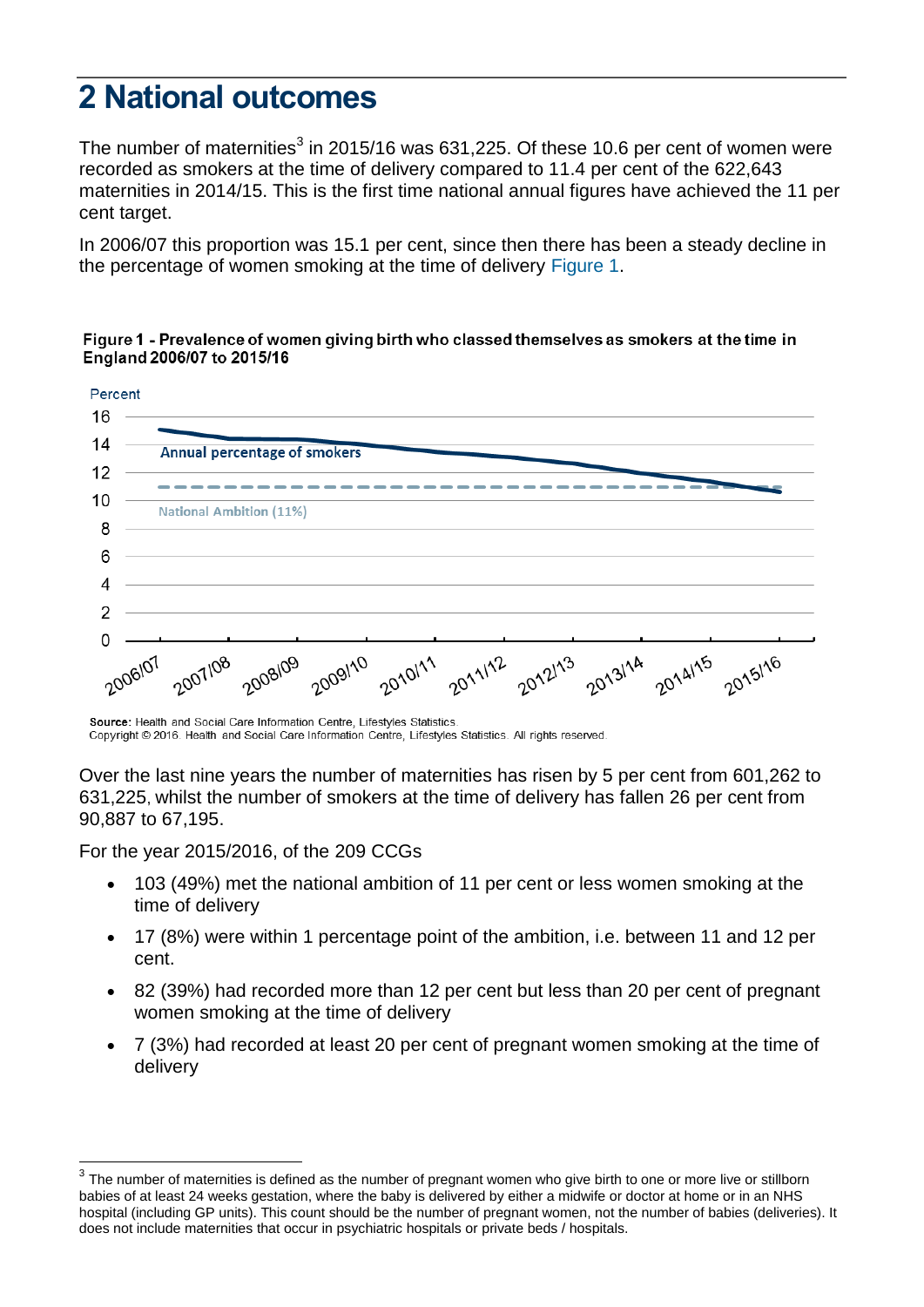Quarterly data for the year 2015/16 shows that the national ambition of 11 per cent has been achieved in each quarter. Figure 2.





Source: Health and Social Care Information Centre, Lifestyles Statistics. Copyright © 2016. Health and Social Care Information Centre, Lifestyles Statistics. All rights reserved.

#### **Data Quality Issues**

There has been a slight increase in the number of maternities with an unknown smoking status from 3.0 per cent nationally in 2014/15, to 3.1 per cent in 2015/16.

At the moment, these are included in the calculation of the proportion of women smoking at the time of delivery which is the equivalent of treating all these maternities as if the woman was a non-smoker. If these unknowns were removed from the calculation the proportion of smokers would increase from 10.6 per cent to 11.0 per cent. Although this would still show a clear downward trend compared to 2014/15, as conducting the same exercise would change the proportion in 2014/15 from 11.4 per cent to 11.7 per cent.

This would impact the previously stated figures for the year 2015/16 for the 209 CCGs:

- 95 (45%) would meet the national ambition of 11 per cent or less smoking at the time of delivery.
- 14 (7%) would be within 1 percentage point of the ambition, i.e. between 11 and 12 per cent.
- 93 (44%) would have more than 12 per cent but less than 20 per cent of pregnant women smoking at the time of delivery.
- 7 (3%) would have greater than 20 per cent of mothers recorded as smokers at the time of delivery.

This change would have most affect for areas with a high proportion of women with an unknown smoking status. CCGs particularly affected in 2014/15 (with more than 10 per cent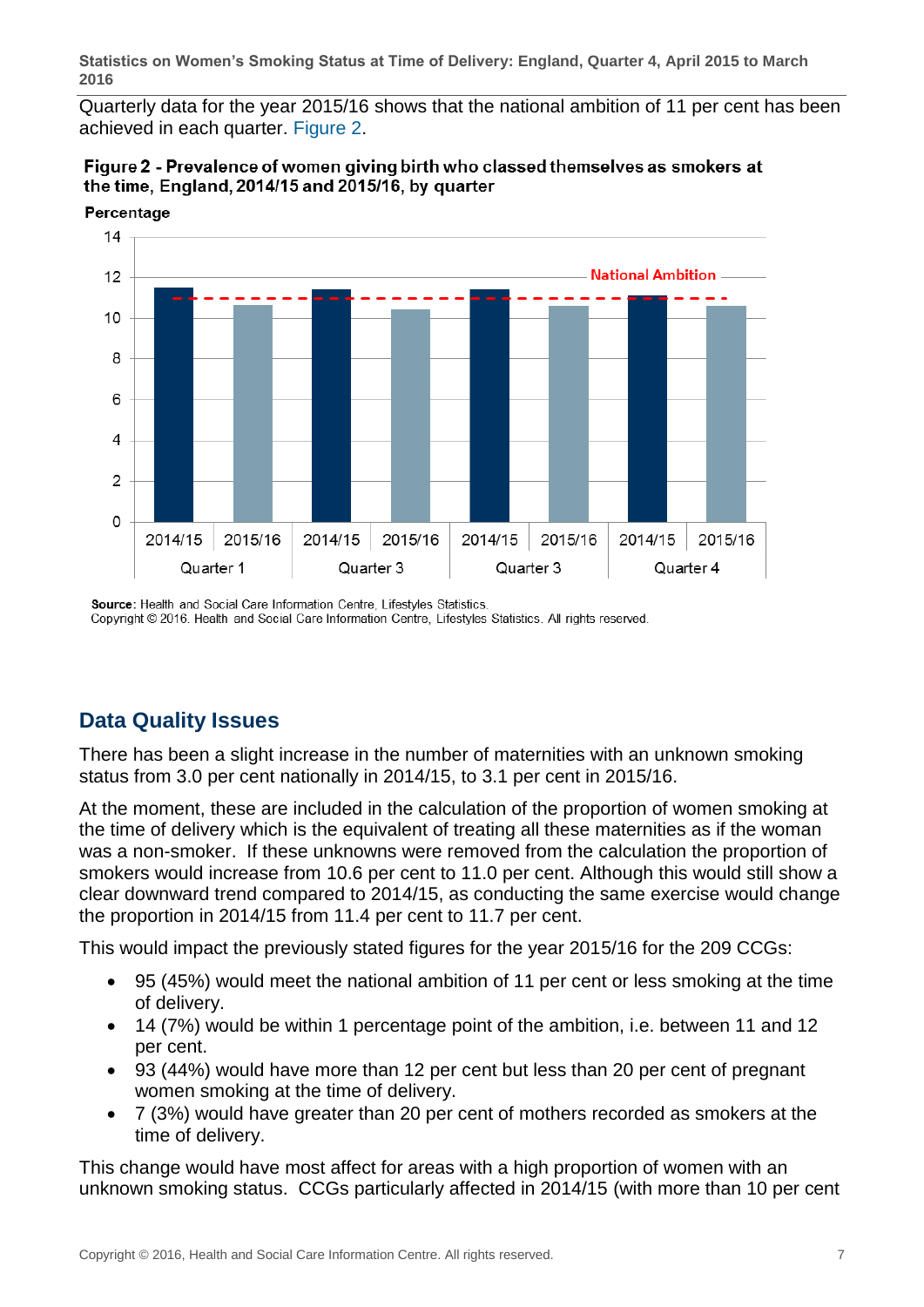of maternities where the smoking status was unknown) were NHS Ipswich and East Suffolk (59.7%), NHS South West Lincolnshire (28.9%), NHS Herefordshire (28.3%), NHS Solihull (25.9%), NHS Lincolnshire West (25.0%), NHS Lincolnshire East (24.7%), NHS Birmingham CrossCity (20.9%), NHS West Suffolk (20.6%), NHS West Lancashire (17.2%), NHS Cambridgeshire and Peterborough (16.5%), NHS Wirral (15.9%), NHS Southport and Formby (14.8%), NHS South East Staffs and Seisdon and Peninsular (12.2%), NHS Walsall (11.2%) and NHS South Lincolnshire (10.9%).

It's worth noting that the proportion of unknowns has decreased during 2015/16 from a peak of 4.5 per cent in Q1 to 2.2 per cent in Q4.

From April 2017, the definition will change to exclude the unknowns from the denominator when calculating the proportion of women smoking at the time of delivery. Therefore the indicator will be published under both definitions during 2016/17 to allow time to work with CCGs to improve the quality of this data, and to co-ordinate the change with the publication of the new Government tobacco control plan for England which is expected later in 2016. This will also allow CCGs to assess what the impact will be of switching to the new definition. More information is available in the Government response to the consultation on the Public Health Outcomes Framework (PHOF) $^3$ .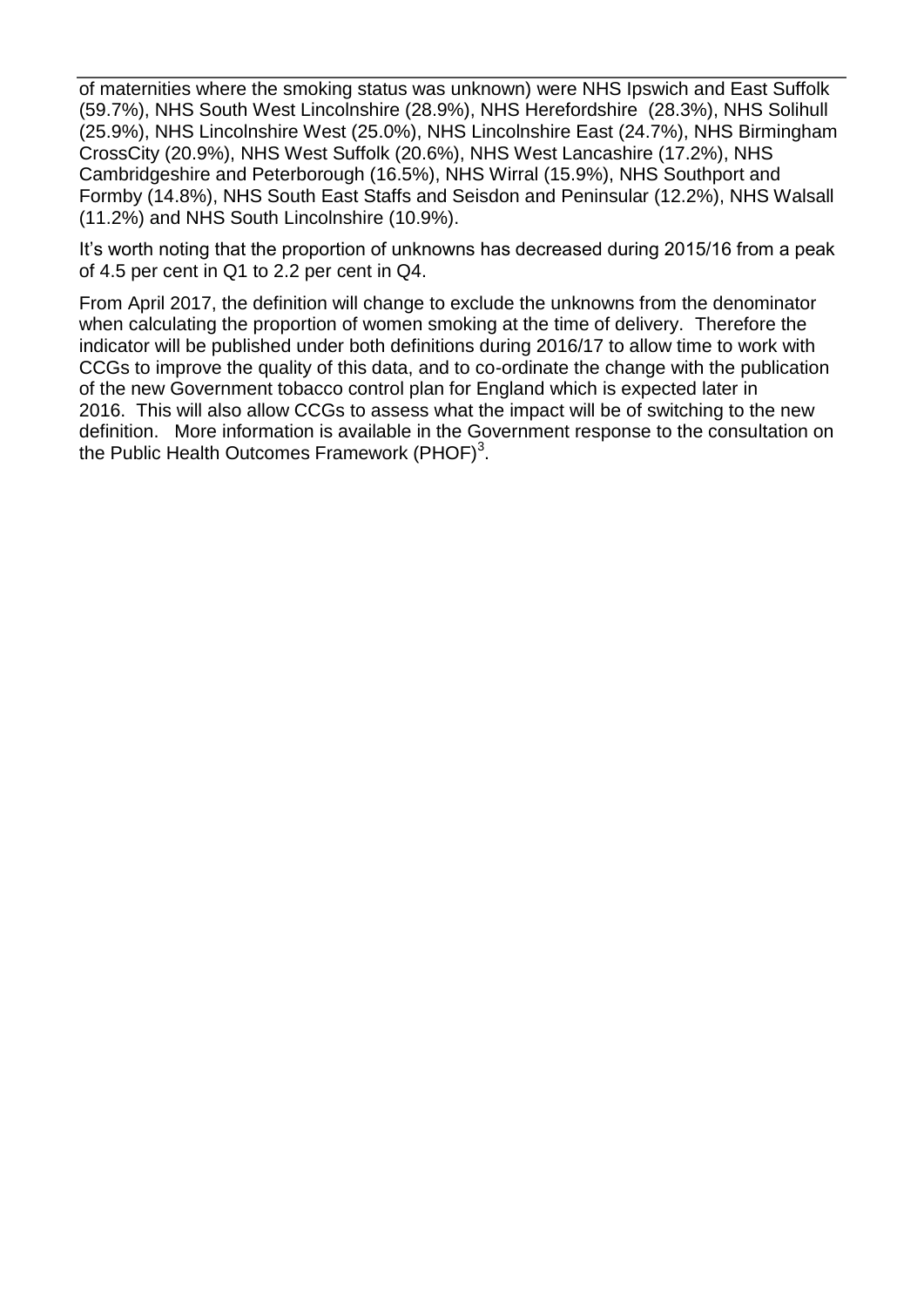### <span id="page-8-0"></span>**3 Geographical patterns**

The geographical distribution by CCG of women smoking at the time of delivery shows a regional difference. This varied from 1.5 per cent in NHS Central London (Westminster) to 26.0 per cent in NHS Blackpool, and amongst the Area teams from 4.9 per cent in London to 16.0 per cent in Cumbria and North East.

Of the four Commissioning Regions, London had all 32 of its CCGs; South of England had 30 of its 50 CCGs; Midlands and East of England had 26 of its 61 CCGs and the North of England 15 of its 66 CCGs meeting the national ambition by the end of March 2016.

#### **Figure 3:**



Women known to be smoking at time of delivery by Clinical Commissioning Group in England, Annual 2015/16

Data source: ONS Boundary Files 2015 Ordnance Survey License Number 1000444406

© Crown copyright 2015

© Health and Social Care Information Centre, Lifestyles Statistics. All rights reserved 2016.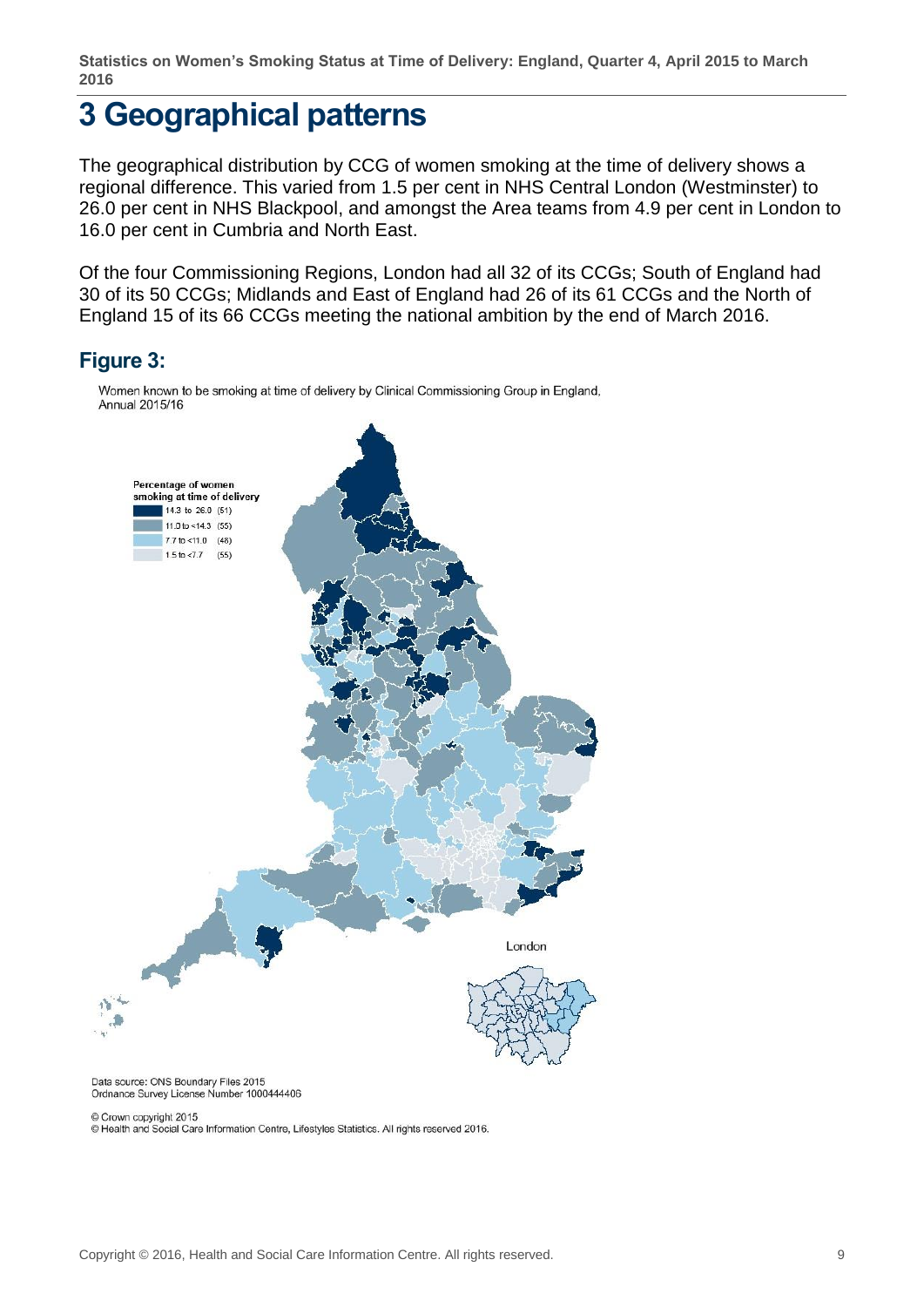# <span id="page-9-0"></span>**Appendix A**

#### **Definitions for Statistics on Women's Smoking Status at the time of delivery**

**CCGs are requested to submit the following data items each quarter:**

- **Number of maternities** is defined as the number of pregnant women who give birth to one or more live or stillborn babies of at least 24 weeks gestation, where the baby is delivered by either a midwife or doctor at home or in an NHS hospital (including GP units). This count is the number of pregnant women, not the number of babies (deliveries). It does not include maternities that occur in psychiatric hospitals or private beds / hospitals.
- **Number of women known to be smokers at the time of delivery** is defined as the number of pregnant women who reported that they were smokers at the time of giving birth.
- **Number of women known to be non-smokers at the time of delivery** is defined as pregnant women who reported that they were not smokers at the time of giving birth. This count does not include women whose smoking status is not known (which is collected separately).
- **Number of women whose smoking status was not known at the time of delivery** are defined as those whose smoking status was not determined at the time of giving birth.

#### **Calculations**

**Percentage of mothers known to be smokers at the time of delivery**: 100 x (Number of mothers known to be smokers at the time of delivery / Number of maternities)

**Percentage of mothers known to be non-smokers at the time of delivery:** 100 x (Number of mothers known to be non-smokers at the time of delivery / Number of maternities)

**Percentage of mothers whose smoking status was not known at the time of delivery:** 100 x (Number of mothers whose smoking status was not known at the time of delivery / Number of maternities)

**NOTE:** The percentage of maternities where the smoking status was not recorded will result in the under reporting of the percentages of recorded smokers and non-smokers, this should be taken into account when interpreting these data.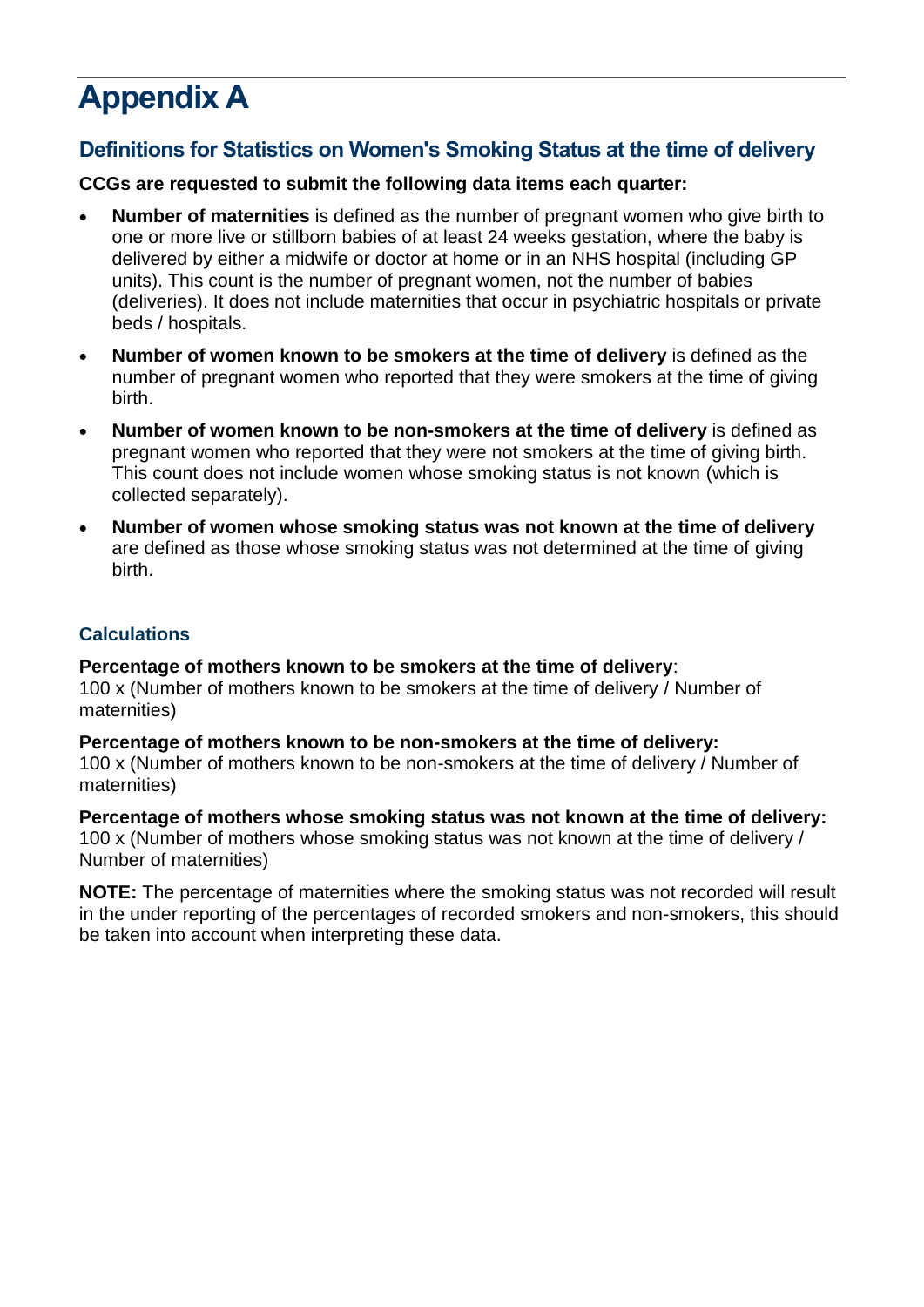## <span id="page-10-0"></span>**Appendix B**

#### **Confidence Intervals**

A confidence interval gives an indication of the likely error around an estimate that has been calculated from measurements based on a sample of the population. It indicates the range within which the true value for the population as a whole can be expected to lie, taking natural random variation into account.

Throughout this report, 95 per cent confidence intervals are used. These are known as such because if it were possible to repeat the same programme under the same conditions several times, we would expect 95 per cent of the confidence intervals calculated in this way to contain the true population value for that estimate.

This approach is consistent with that used throughout the public health community. For example, census, mortality and hospital admission data represent a 100 per cent sample as does the data for this publication.

Please also note that raw confidence limits do not reflect error due to issues such as data quality and low response rates and these may also need to be considered when interpreting data.

The significance of the difference between two rates or proportions has been carried out throughout this report using the approach outlined below.

#### **Calculate 95 per cent confidence intervals using the method described by Wilson<sup>4</sup> and Newcombe<sup>5</sup>**

Calculate the proportions of women with and without the feature of interest (e.g. percentage of maternities who smoke at the time of delivery).

**r =** recorded number of maternities that smoke at the time of delivery for the designated time period

**n =** sample size

**p =** ( r / n ) proportion with feature of interest

**q =** ( 1 - p ) proportion without feature of interest

 $\mathbf{z}$  = appropriate value  $z_{1-2/2}$  from the standard Normal distribution

Calculate three values (A, B and C) as follows:

$$
A = 2r + z^2
$$

 $\mathbf{B} = z \sqrt{z^2 + 4rq}$ 

$$
C = 2(n + z^2)
$$

Then the confidence interval for the population proportion is given by  $(A - B)/C$  to  $(A + B)/C$ 

This method has advantages to other approaches as it can be used for any data.

When there are no observed events, r and hence p are both zero, and the recommended confidence interval simplifies to 0 to  $z^2 / (n +z^2)$ .

When  $r = n$  so that  $p = 1$ , the interval becomes n  $/(n + z^2)$  to 1.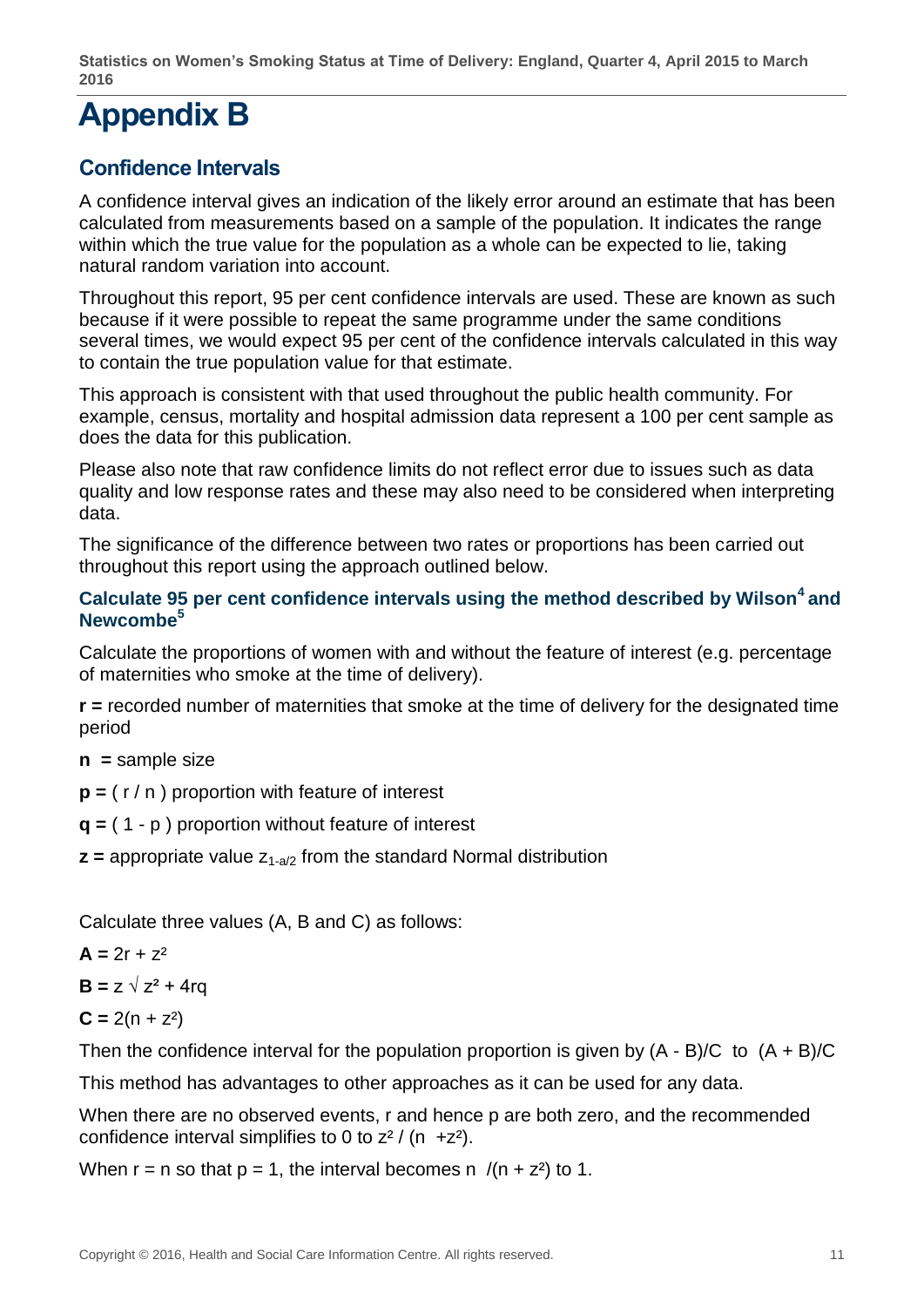#### **Significance Testing**

The steps for the approach outlined by Altman et al. are:

Calculate the absolute difference between the two proportions,  $\hat{D} = \hat{p}_{2} - \hat{p}_{1}$ 

Then calculate the confidence limits around  $\,\hat{D}\,$  as:

$$
\hat{D} - \sqrt{(\hat{p}_2 - l_2)^2 + (u_1 - \hat{p}_1)^2} \quad \text{to} \quad \hat{D} + \sqrt{(\hat{p}_1 - l_1)^2 + (u_2 - \hat{p}_2)^2}
$$

where  $\hat{P}_i$  is the estimated prevalence for year i, and  $^{l_i}$  and  $^{u_i}$  are the lower and upper confidence intervals for  $\hat{p}_{i}$  respectively.

A significant difference exists between proportions  $\,\hat{p}_1\,$  and  $\,\hat{p}_2\,$  if and only if zero is not included in the range covered by the confidence limits around the difference  $\,\hat{D}$  .

### **References**

- <span id="page-11-0"></span>1. Quitting smoking in pregnancy and following childbirth: Guidance. National Institute for Health and Clinical Excellence, 2010. <http://www.nice.org.uk/guidance/ph26>
- <span id="page-11-1"></span>2. Healthy Lives, Healthy People: a tobacco control plan for England. Department of Health, 2011 <https://www.gov.uk/government/publications/the-tobacco-control-plan-for-england>
- 3. Government response to the consultation Refreshing the Public Health Outcomes Framework (2015) [https://www.gov.uk/government/consultations/reviewing-the-indicators-in-the-public](https://www.gov.uk/government/consultations/reviewing-the-indicators-in-the-public-health-outcome-framework)[health-outcome-framework](https://www.gov.uk/government/consultations/reviewing-the-indicators-in-the-public-health-outcome-framework)
- 4. Wilson EB (1927) Probable inference, the law of succession, and statistical inference. J Am Stat Assoc; 22:209-212
- 5. Newcombe RG (1998) Two-sided confidence intervals for the single proportion: comparison of seven methods. Stat Med; 17:857-72